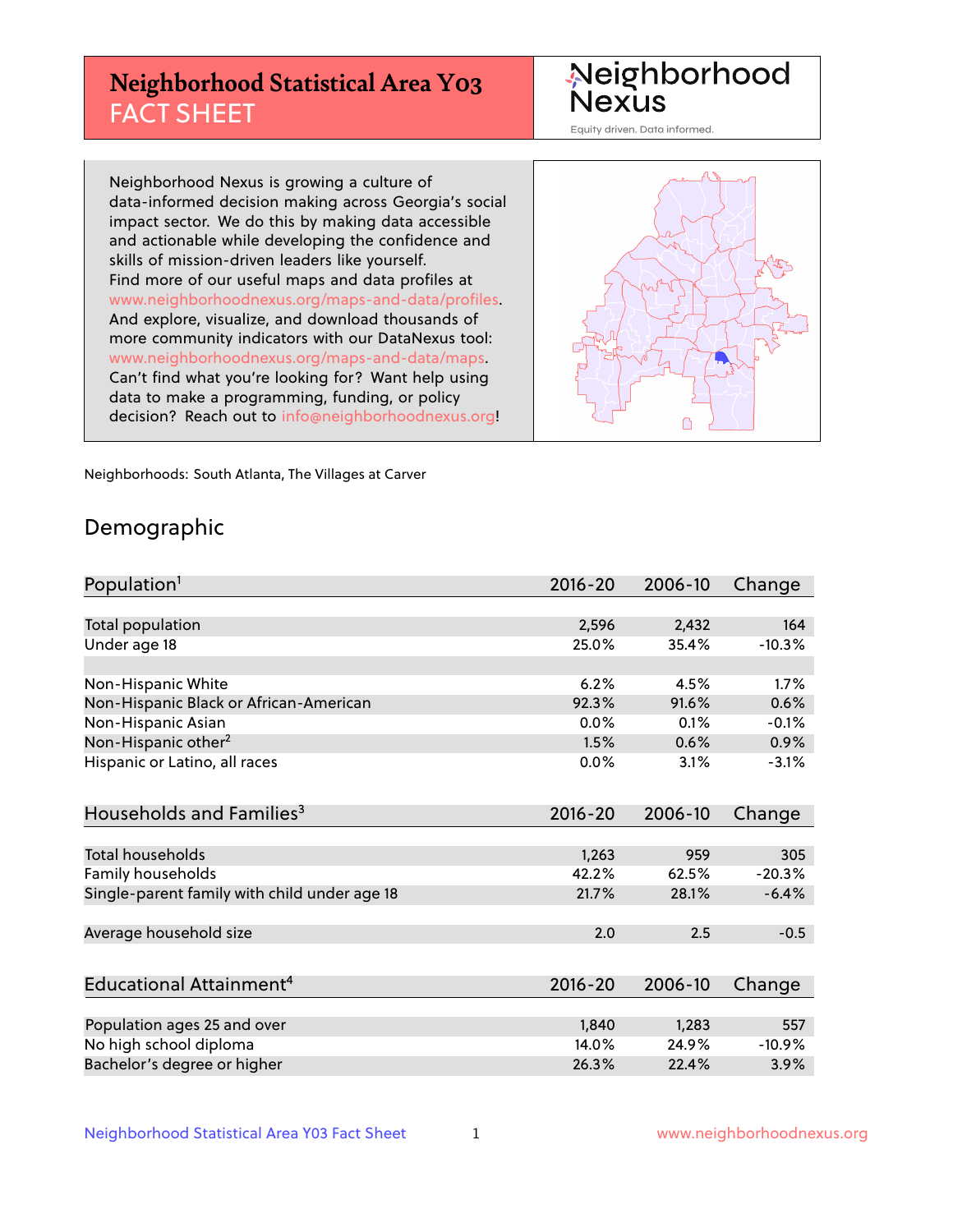# Change Measures, continued...

| Employment <sup>5</sup>                                 | $2016 - 20$    | 2006-10      | Change   |
|---------------------------------------------------------|----------------|--------------|----------|
|                                                         |                |              | 688      |
| Total workers residing in Neighborhood Statistical Area | 1,122<br>25.3% | 434<br>38.9% | $-13.6%$ |
| Workers with earnings \$1250/month or less              | 43.1%          | 49.8%        | $-6.6%$  |
| Workers with earnings \$1251/month to \$3333/month      | 31.6%          | 11.3%        | 20.3%    |
| Workers with earnings greater than \$3333/month         |                |              |          |
| Total jobs located in Neighborhood Statistical Area     | 688            | 1,040        | $-352$   |
| Jobs with earnings \$1250/month or less                 | 12.1%          | 15.1%        | $-3.0%$  |
| Jobs with earnings \$1251/month to \$3333/month         | 31.7%          | 57.6%        | $-25.9%$ |
| Jobs with earnings greater than \$3333/month            | 56.3%          | 27.3%        | 28.9%    |
|                                                         |                |              |          |
| Jobs/workers ratio                                      | 0.6            | 2.4          | $-1.8$   |
|                                                         |                |              |          |
| Income and Poverty <sup>6</sup>                         | 2016-20        | 2006-10      | Change   |
|                                                         |                |              |          |
| Median household income                                 | \$24,907       | \$19,588     | \$5,319  |
|                                                         |                |              |          |
| Population for whom poverty status is determined        | 2,582          | 2,432        | 151      |
| Population below poverty                                | 29.7%          | 42.3%        | $-12.6%$ |
|                                                         |                |              |          |
| Housing'                                                | 2016-20        | 2006-10      | Change   |
|                                                         |                |              |          |
| Total housing units                                     | 1,507          | 1,358        | 149      |
| Occupied housing units                                  | 83.8%          | 70.6%        | 13.2%    |
| Vacant housing units                                    | 16.2%          | 29.4%        | $-13.2%$ |
|                                                         |                |              |          |
| Occupied housing units                                  | 1,263          | 959          | 305      |
| Owner occupied housing units                            | 23.5%          | 31.4%        | $-7.9%$  |
| Renter occupied housing units                           | 76.5%          | 68.6%        | 7.9%     |
|                                                         |                |              |          |
| Access to a Vehicle <sup>8</sup>                        | $2016 - 20$    | 2006-10      | Change   |
|                                                         |                |              |          |
| Occupied housing units                                  | 1,263          | 959          | 305      |
| No vehicle available                                    | 23.4%          | 31.6%        | $-8.2%$  |
|                                                         |                |              |          |
| Crime Rates, per 10,000 Population <sup>9</sup>         | 2017-21        | 2012-16      | Change   |
|                                                         |                |              |          |
| All Part I crimes                                       | 722.0          | 1,351.9      | $-629.9$ |
| Violent crime                                           | 144.1          | 196.0        | $-51.9$  |
| Murder                                                  | 2.3            | 2.5          | $-0.2$   |
| Robbery                                                 | 41.6           | 94.6         | $-53.0$  |
| Aggravated assault                                      | 100.2          | 98.9         | 1.3      |
| Property crime                                          | 577.9          | 1,155.8      | $-578.0$ |
| <b>Burglary</b>                                         | 151.8          | 408.9        | $-257.2$ |
| Larceny                                                 | 302.0          | 462.2        | $-160.1$ |
| Vehicle theft                                           | 124.1          | 284.7        | $-160.7$ |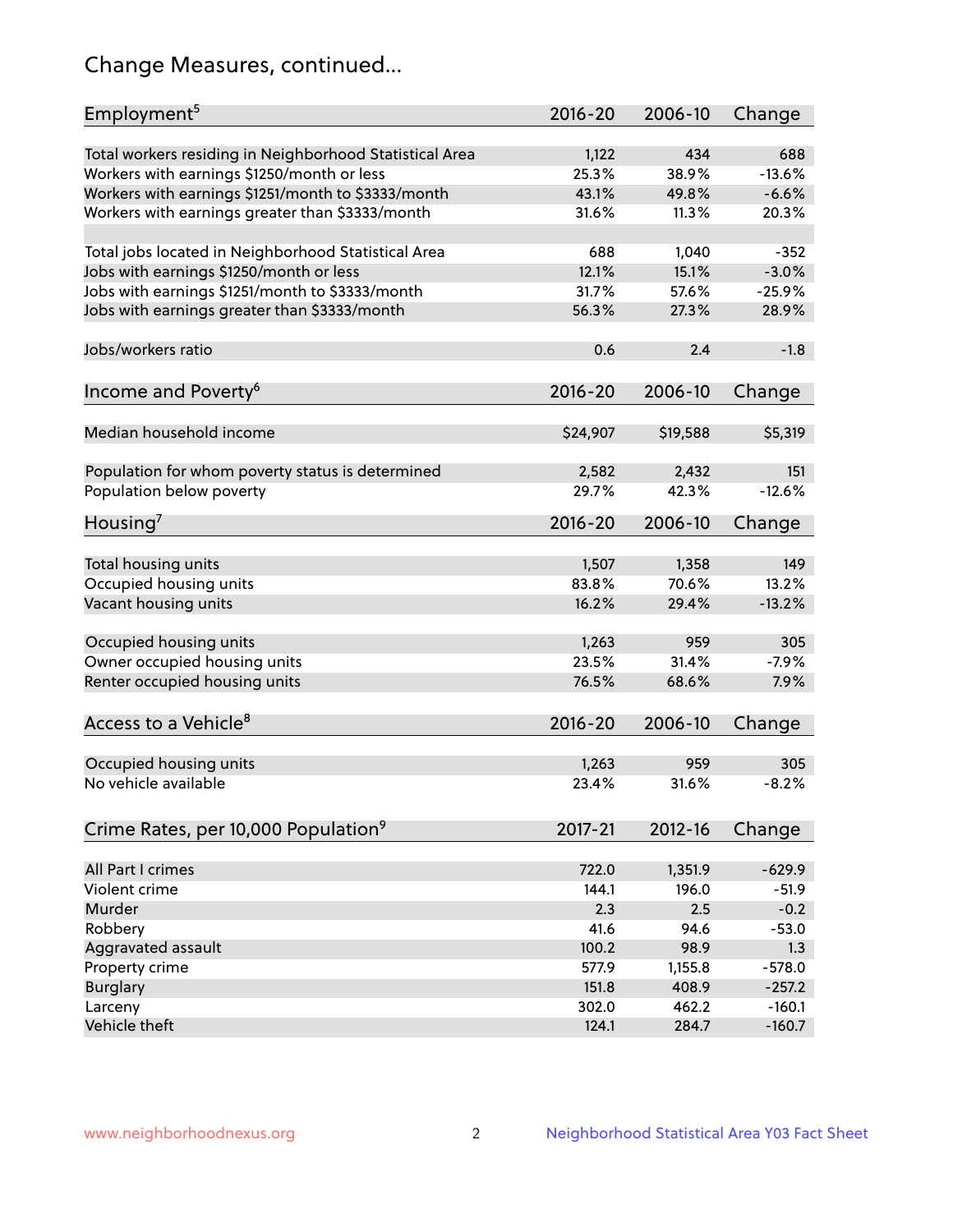# Current Data: Demographic

| Sex and Age, 2016-20 <sup>10</sup>                    | Estimate        | Margin of Error |
|-------------------------------------------------------|-----------------|-----------------|
| Total population                                      | 2,596           | $\pm$ 444       |
| Male                                                  | 34.5%           | $\pm$ 5.8%      |
| Female                                                | 65.5%           | ±9.3%           |
| Under 5 years                                         | 4.4%            | $\pm 2.6\%$     |
| 5 to 9 years                                          | 3.2%            | $\pm 2.9\%$     |
| 10 to 14 years                                        | 12.0%           | $\pm$ 5.0%      |
| 15 to 19 years                                        | 6.9%            | $\pm$ 4.4%      |
| 20 to 24 years                                        | 2.7%            | ±2.9%           |
| 25 to 34 years                                        | 17.6%           | $\pm$ 7.3%      |
| 35 to 44 years                                        | 20.3%           | $\pm$ 6.7%      |
| 45 to 54 years                                        | 11.2%           | $\pm$ 5.0%      |
| 55 to 59 years                                        | 3.3%            | ±1.9%           |
| 60 to 64 years                                        | 9.5%            | $\pm$ 5.5%      |
| 65 to 74 years                                        | 5.4%            | $\pm 2.8\%$     |
| 75 to 84 years                                        | 1.3%            | $\pm 1.7\%$     |
| 85 years and over                                     | 2.4%            | ±1.9%           |
| Median age (years)                                    | 36.4            | $\pm 1.2$       |
| Race and Ethnicity, 2016-20 <sup>11</sup>             | <b>Estimate</b> | Margin of Error |
| Total population                                      | 2,596           | $\pm$ 444       |
| Hispanic or Latino (of any race)                      | 0.0%            | $\pm$ 0.6%      |
| Not Hispanic or Latino                                | 100.0%          | $\pm$ 24.2%     |
| White alone                                           | 6.2%            | ±3.4%           |
| Black or African American alone                       | 92.3%           | $\pm$ 6.1%      |
| American Indian and Alaska Native alone               | 0.0%            | $\pm$ 0.8%      |
| Asian alone                                           | 0.0%            | $\pm$ 0.8%      |
| Native Hawaiian and other Pacific Islander alone      | 0.0%            | $\pm 0.8\%$     |
| Some other race alone                                 | 0.2%            | $\pm$ 0.9%      |
| Two or more races                                     | 1.3%            | $\pm$ 3.7%      |
| U.S. Citizenship Status, 2016-20 <sup>12</sup>        | <b>Estimate</b> | Margin of Error |
| Foreign-born population                               | 55              | $\pm 50$        |
| Naturalized U.S. citizen                              | 85.7%           | ±37.8%          |
| Not a U.S. citizen                                    | 14.3%           | $\pm$ 32.6%     |
| Citizen, Voting Age Population, 2016-20 <sup>13</sup> | Estimate        | Margin of Error |
| Citizen, 18 and over population                       | 1,939           | $\pm$ 349       |
| Male                                                  | 35.5%           | ±6.8%           |
| Female                                                | 64.5%           | $\pm$ 10.1%     |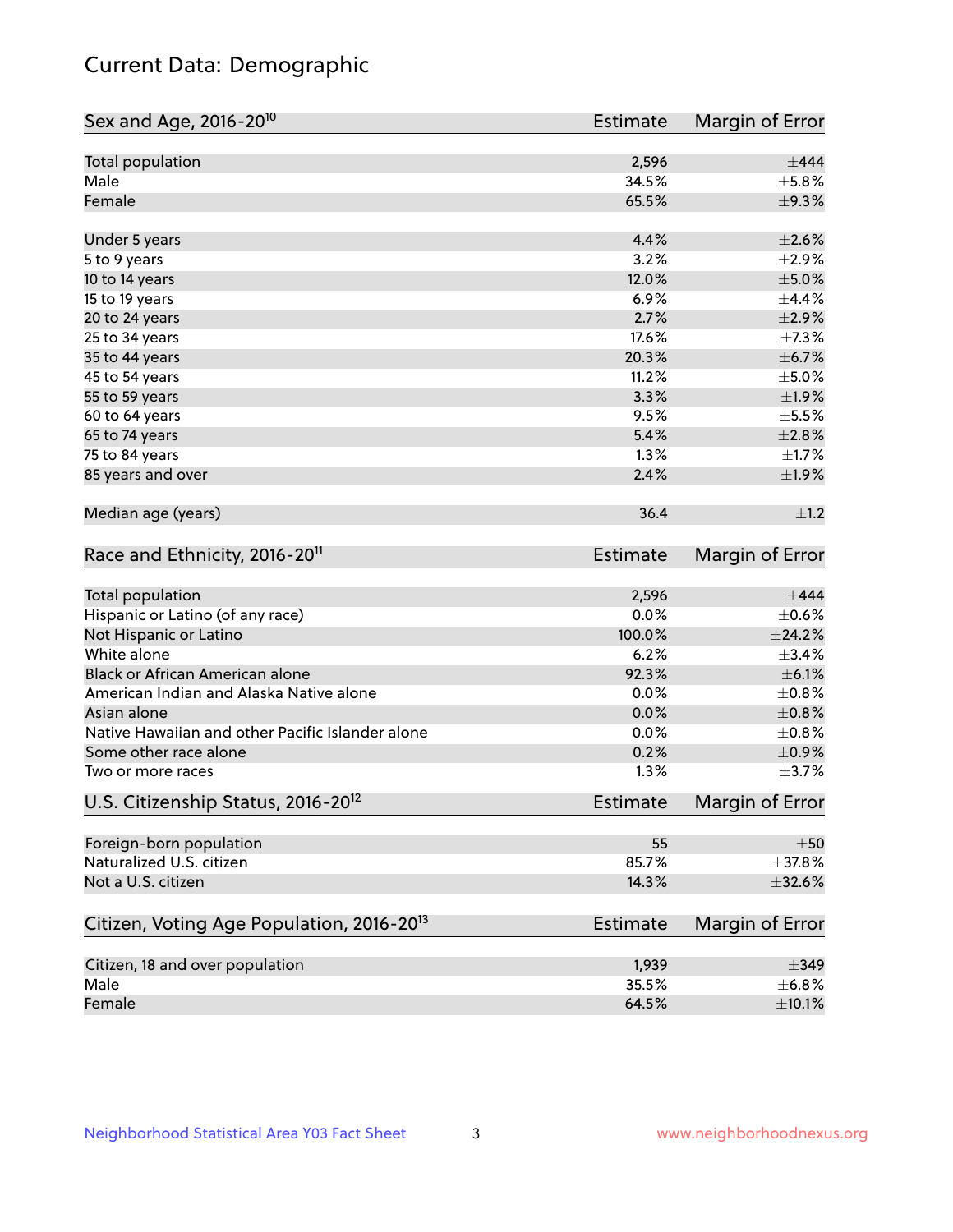# Current Data: Economic

| Income, 2016-20 <sup>14</sup>                           | Estimate | Margin of Error |
|---------------------------------------------------------|----------|-----------------|
|                                                         |          |                 |
| All households                                          | 1,263    | $\pm$ 134       |
| Less than \$10,000                                      | 15.6%    | $\pm$ 7.0%      |
| \$10,000 to \$14,999                                    | 10.8%    | $\pm$ 7.5%      |
| \$15,000 to \$24,999                                    | 23.8%    | ±10.6%          |
| \$25,000 to \$34,999                                    | 8.0%     | $\pm$ 6.0%      |
| \$35,000 to \$49,999                                    | 8.3%     | $\pm$ 5.3%      |
| \$50,000 to \$74,999                                    | 8.9%     | $\pm$ 4.7%      |
| \$75,000 to \$99,999                                    | 17.3%    | ±10.9%          |
| \$100,000 to \$149,999                                  | 4.3%     | $\pm$ 4.0%      |
| \$150,000 to \$199,999                                  | 1.9%     | $\pm$ 3.7%      |
| \$200,000 or more                                       | 1.1%     | $\pm 2.0\%$     |
| Median household income (dollars)                       | \$24,907 | ±4,084          |
| Mean household income (dollars)                         | \$45,581 | ±11,100         |
| Households with earnings                                | 73.5%    | $\pm$ 11.1%     |
| Mean earnings (dollars)                                 | \$50,540 | ±11,264         |
| Households with Social Security                         | 25.4%    | $\pm$ 8.0%      |
| Mean Social Security income (dollars)                   | \$11,863 | $\pm$ 2,458     |
| Households with retirement income                       | 9.7%     | $\pm$ 6.2%      |
| Mean retirement income (dollars)                        | \$11,820 | ±7,115          |
| Households with Supplemental Security Income            | 10.5%    | $\pm$ 6.7%      |
| Mean Supplemental Security Income (dollars)             | \$12,764 | $\pm$ 6,013     |
| Households with cash public assistance income           | 0.2%     | $\pm1.6\%$      |
| Mean cash public assistance income (dollars)            | \$0      | $\pm 0$         |
| Households with Food Stamp/SNAP benefits in the past 12 | 22.3%    | $\pm$ 9.1%      |
| months                                                  |          |                 |
|                                                         |          |                 |
| Family households                                       | 533      | $\pm 160$       |
| Less than \$10,000                                      | 16.6%    | $\pm$ 15.9%     |
| \$10,000 to \$14,999                                    | 12.4%    | $\pm$ 15.3%     |
| \$15,000 to \$24,999                                    | 13.5%    | $\pm$ 10.8%     |
| \$25,000 to \$34,999                                    | 15.8%    | ±12.7%          |
| \$35,000 to \$49,999                                    | 13.2%    | $\pm$ 9.5%      |
| \$50,000 to \$74,999                                    | 4.8%     | $\pm$ 5.7%      |
| \$75,000 to \$99,999                                    | 16.3%    | $\pm$ 14.6%     |
| \$100,000 to \$149,999                                  | 6.8%     | $\pm$ 9.6%      |
| \$150,000 to \$199,999                                  | 0.5%     | $\pm$ 3.8%      |
| \$200,000 or more                                       | 0.0%     | $\pm$ 3.7%      |
| Median family income (dollars)                          | \$27,994 | ±6,001          |
| Mean family income (dollars)                            | \$41,625 | ±12,156         |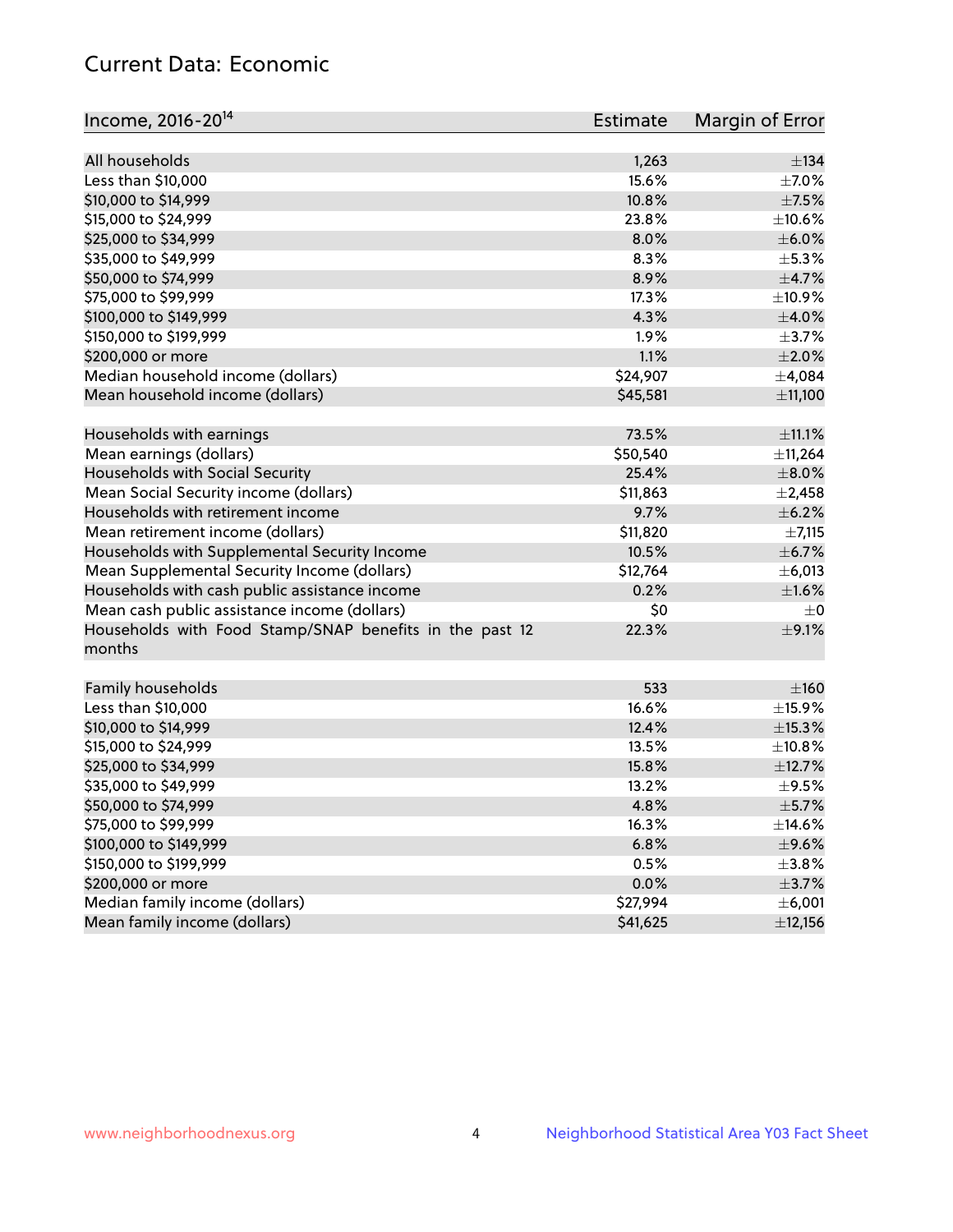# Current Data: Economic, continued...

| Income, 2016-20, continued <sup>15</sup>                                                   | <b>Estimate</b> | Margin of Error        |
|--------------------------------------------------------------------------------------------|-----------------|------------------------|
|                                                                                            |                 |                        |
| Nonfamily households                                                                       | 730<br>\$21,875 | $\pm$ 151              |
| Median nonfamily income (dollars)                                                          |                 | ±6,219                 |
| Mean nonfamily income (dollars)                                                            | \$45,450        | ±14,150                |
| Median earnings for workers (dollars)                                                      | \$31,072        | $\pm$ 4,625            |
| Median earnings for male full-time, year-round workers<br>(dollars)                        | \$46,851        | ±11,148                |
| Median earnings for female full-time, year-round workers<br>(dollars)                      | \$34,927        | ±4,924                 |
| Per capita income (dollars)                                                                | \$23,562        | ±5,326                 |
| Families Below Poverty Level, 2016-20 <sup>16</sup>                                        | <b>Estimate</b> | <b>Margin of Error</b> |
|                                                                                            |                 |                        |
| <b>All Families</b>                                                                        | 533             | $\pm 160$              |
| Percent below poverty                                                                      | 35.9%           | ±22.3%                 |
| Families with related children under 18 years                                              | 353             | $\pm 165$              |
| Percent below poverty                                                                      | 47.5%           | ±29.0%                 |
| Families with related children under 5 years only                                          | 27              | $\pm$ 51               |
| Percent below poverty                                                                      | 0.0%            | ±126.3%                |
| Married couple families                                                                    | 111             | $\pm$ 87               |
| Percent below poverty                                                                      | 0.0%            | ±18.0%                 |
| Married couple families with related children under 18 years                               | 15              | $\pm$ 31               |
| Percent below poverty                                                                      | $0.0\%$         | ±133.4%                |
| Married couple families with related children under 5 years                                | 9               | $\pm 28$               |
| Percent below poverty                                                                      | 0.0%            | ±228.1%                |
|                                                                                            |                 |                        |
| Families with female householder, no spouse present                                        | 404             | $\pm$ 168              |
| Percent below poverty                                                                      | 45.6%           | ±26.1%                 |
| Families with female householder, no spouse present with                                   | 320             | $\pm$ 158              |
| related children under 18 years                                                            |                 |                        |
| Percent below poverty                                                                      | 50.2%           | $+29.8%$               |
| Families with female householder, no spouse present with<br>related children under 5 years | 14              | $\pm$ 33               |
| Percent below poverty                                                                      | 0.0%            | ±142.9%                |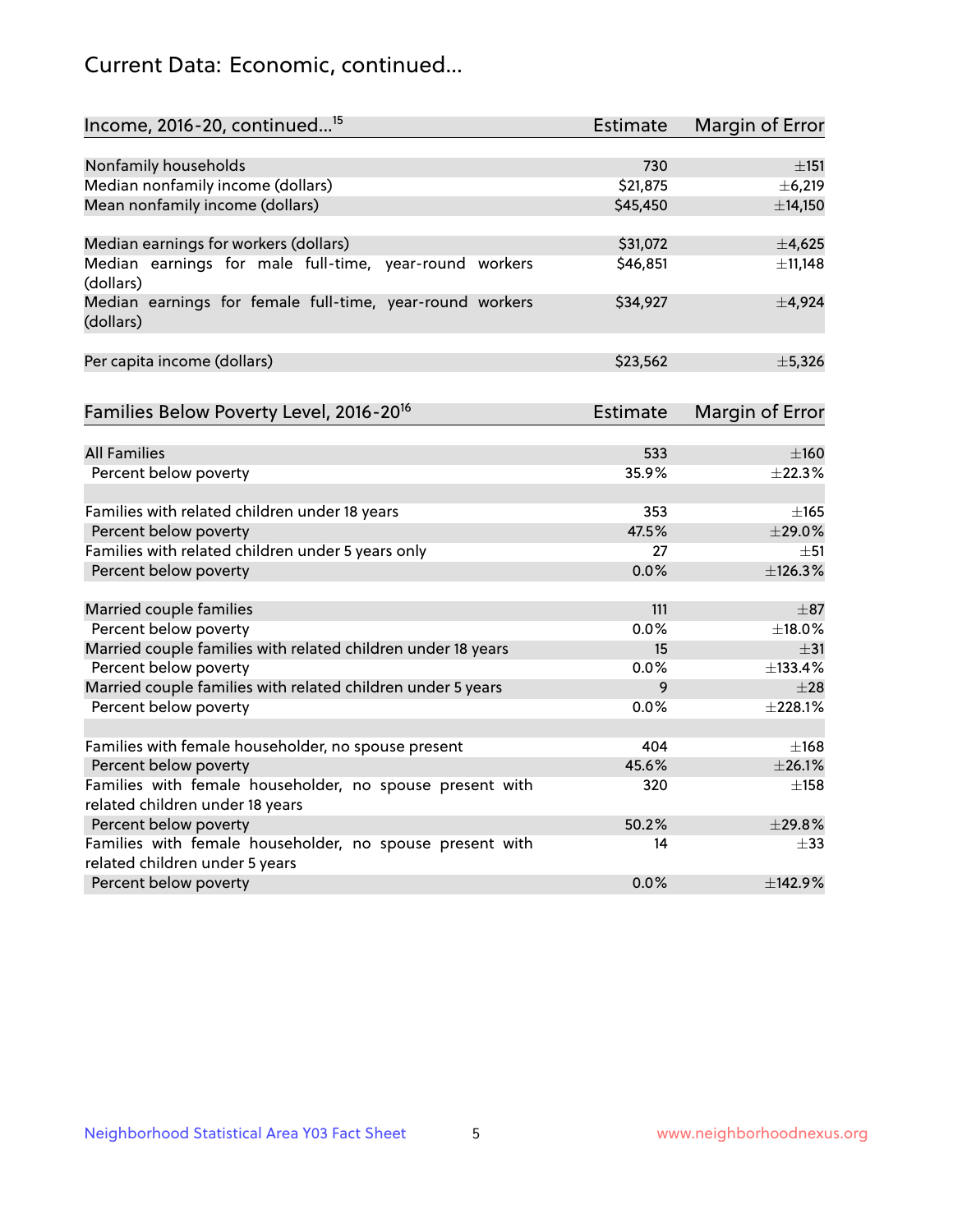# Current Data: Economic, continued...

| People Below Poverty Level, 2016-20 <sup>17</sup> | <b>Estimate</b> | Margin of Error |
|---------------------------------------------------|-----------------|-----------------|
|                                                   |                 |                 |
| Total population                                  | 2,582           | ±446            |
| Percent below poverty                             | 29.7%           | ±11.9%          |
| Population under 18 years                         | 636             | $\pm 230$       |
| Percent below poverty                             | 44.3%           | ±22.9%          |
| Population 18 years and over                      | 1,947           | $\pm$ 375       |
| Percent below poverty                             | 24.9%           | $\pm$ 7.7%      |
| Population 18 to 64 years                         | 1,711           | $\pm$ 363       |
| Percent below poverty                             | 22.2%           | $\pm$ 8.4%      |
| Population 65 years and over                      | 236             | $\pm$ 94        |
| Percent below poverty                             | 44.5%           | $+21.5%$        |

| Poverty by Race/Ethnicity, 2016-20 <sup>18</sup> | Estimate |             |
|--------------------------------------------------|----------|-------------|
|                                                  |          |             |
| Non-Hispanic White population                    | 161      | $\pm$ 94    |
| Percent below poverty                            | 10.3%    | $\pm$ 14.5% |
| <b>Black population</b>                          | 2,382    | $+441$      |
| Percent below poverty                            | 31.5%    | $\pm$ 12.7% |
| Asian population                                 | 0        | $\pm 20$    |
| Percent below poverty                            |          |             |
| Hispanic or Latino population                    |          | ±14         |
| Percent below poverty                            | 100.0%   | $\pm$ 0.0%  |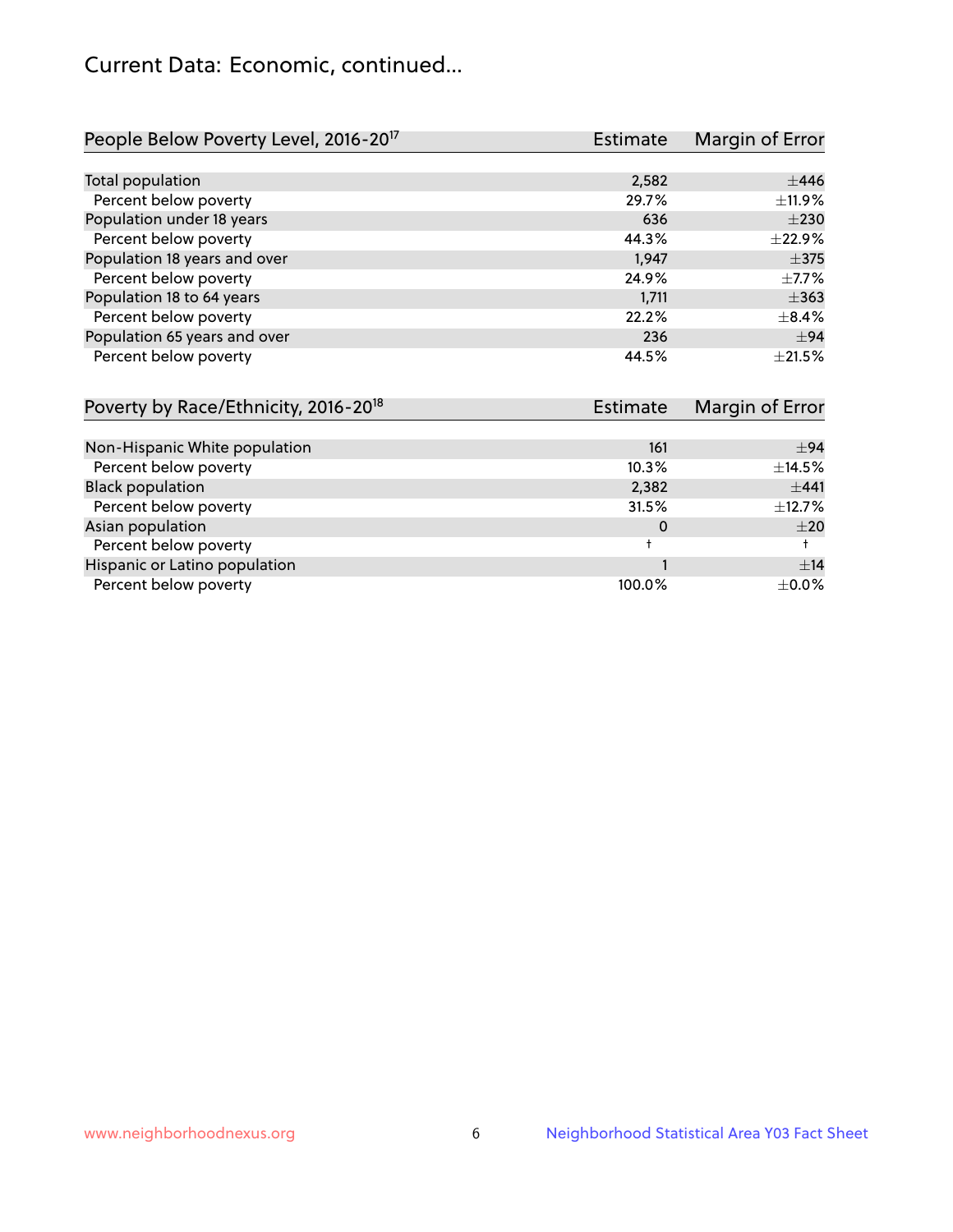# Current Data: Employment

| Employment Status, 2016-20 <sup>19</sup>                      | <b>Estimate</b> | Margin of Error |
|---------------------------------------------------------------|-----------------|-----------------|
|                                                               |                 |                 |
| Population 16 years and over                                  | 2,066           | $\pm 380$       |
| In labor force                                                | 65.3%           | ±11.1%          |
| Civilian labor force                                          | 65.3%           | $\pm$ 11.1%     |
| Employed                                                      | 55.9%           | ±10.1%          |
| Unemployed                                                    | 9.4%            | $\pm$ 8.9%      |
| <b>Armed Forces</b>                                           | 0.0%            | ±4.3%           |
| Not in labor force                                            | 34.7%           | $\pm$ 8.1%      |
| Civilian labor force                                          | 1,349           | $\pm$ 338       |
| <b>Unemployment Rate</b>                                      | 14.4%           | ±13.4%          |
|                                                               |                 |                 |
| Females 16 years and over                                     | 1,347           | $\pm$ 314       |
| In labor force                                                | 70.7%           | ±14.5%          |
| Civilian labor force                                          | 70.7%           | ±14.5%          |
| Employed                                                      | 58.5%           | ±12.9%          |
| Own children of the householder under 6 years                 | 110             | ±90             |
| All parents in family in labor force                          | 100.0%          | $\pm 22.5\%$    |
|                                                               |                 |                 |
| Own children of the householder 6 to 17 years                 | 466             | $+210$          |
| All parents in family in labor force                          | 98.8%           | ±12.4%          |
|                                                               | Estimate        |                 |
| Industry, 2016-20 <sup>20</sup>                               |                 | Margin of Error |
| Civilian employed population 16 years and over                | 1,155           | $\pm 298$       |
| Agriculture, forestry, fishing and hunting, and mining        | 0.0%            | $\pm 2.4\%$     |
| Construction                                                  | 2.9%            | ±3.8%           |
| Manufacturing                                                 | 4.1%            | $\pm$ 4.1%      |
| Wholesale trade                                               | 1.0%            | $\pm$ 3.8%      |
| Retail trade                                                  | 9.8%            | $\pm$ 9.1%      |
| Transportation and warehousing, and utilities                 | 5.2%            | $\pm$ 4.3%      |
| Information                                                   | 6.8%            | $\pm$ 5.7%      |
| Finance and insurance, and real estate and rental and leasing | 4.6%            | ±3.3%           |
| Professional, scientific, and management, and administrative  | 21.1%           | $\pm$ 8.9%      |
| and waste management services                                 |                 |                 |
| Educational services, and health care and social assistance   | 18.4%           | ±10.4%          |
| Arts, entertainment, and recreation, and accommodation and    | 6.7%            | $\pm$ 7.1%      |
| food services                                                 |                 |                 |
| Other services, except public administration                  | 9.5%            | $\pm$ 8.9%      |
| Public administration                                         | 10.0%           | $\pm$ 8.1%      |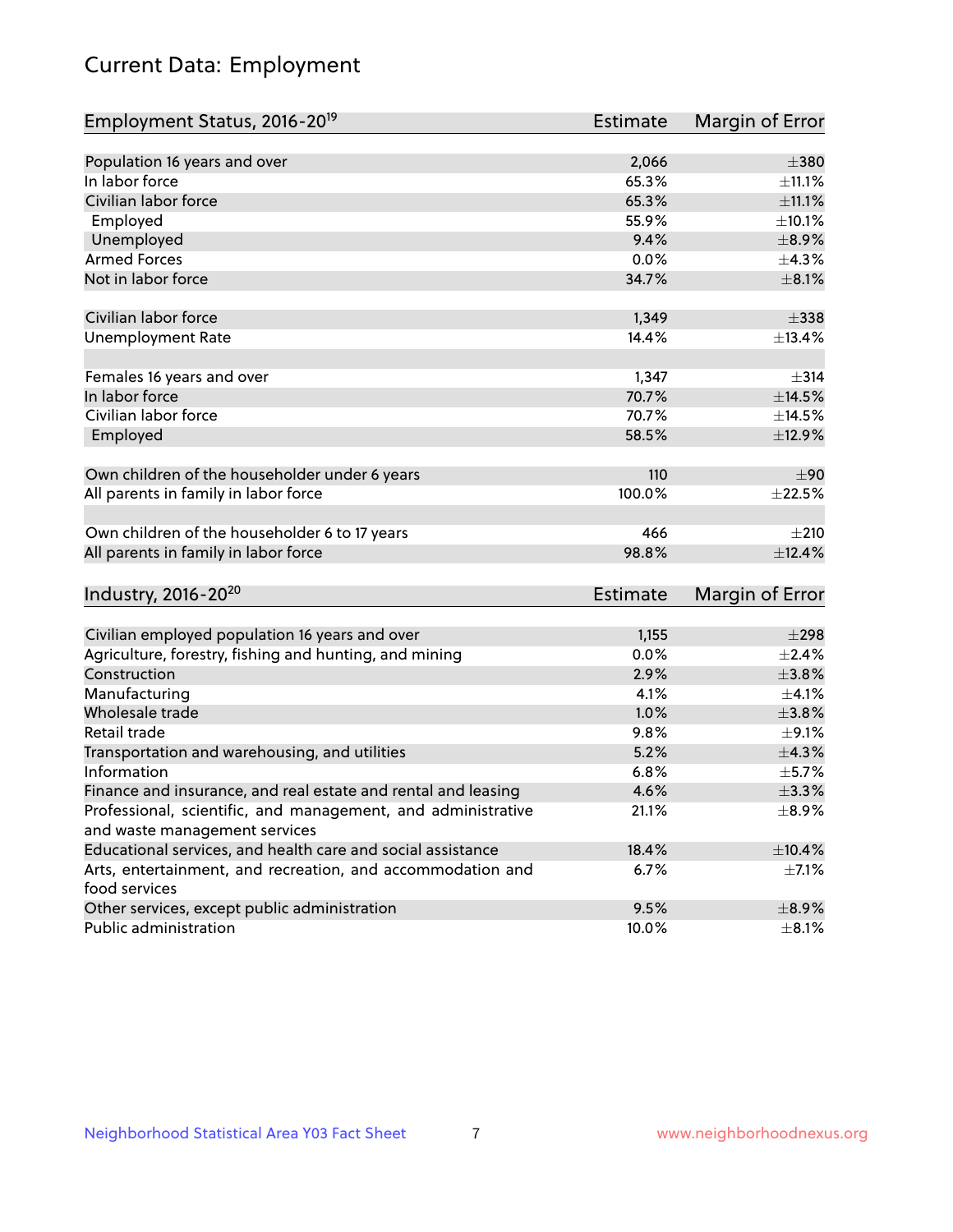# Current Data: Employment, continued...

| Occupation, 2016-20 <sup>21</sup>                                                                                | Estimate | Margin of Error |
|------------------------------------------------------------------------------------------------------------------|----------|-----------------|
| Civilian employed population 16 years and over                                                                   | 1,155    | $\pm 298$       |
| Management, business, science, and arts occupations                                                              | 35.0%    | ±12.4%          |
| Service occupations                                                                                              | 19.8%    | $\pm$ 7.3%      |
| Sales and office occupations                                                                                     | 29.8%    | $\pm$ 9.9%      |
| Natural resources, construction, and maintenance occupations                                                     | 2.3%     | $\pm$ 3.9%      |
| Production, transportation, and material moving occupations                                                      | 13.1%    | $\pm$ 9.4%      |
| Class of Worker, 2016-20 <sup>22</sup>                                                                           | Estimate | Margin of Error |
| Civilian employed population 16 years and over                                                                   | 1,155    | $\pm 298$       |
| Private wage and salary workers                                                                                  | 80.9%    | $\pm 29.1\%$    |
| Government workers                                                                                               | 15.3%    | $\pm$ 10.4%     |
| Self-employed in own not incorporated business workers                                                           | 3.9%     | $\pm 4.6\%$     |
| Unpaid family workers                                                                                            | 0.0%     | $\pm 2.4\%$     |
|                                                                                                                  |          |                 |
| Job Flows, 2019 <sup>23</sup>                                                                                    |          | 2019            |
| Total Jobs in Neighborhood Statistical Area                                                                      |          | 688             |
| Held by residents of Neighborhood Statistical Area                                                               |          | 1.6%            |
| Held by non-residents of Neighborhood Statistical Area                                                           |          | 98.4%           |
| Jobs by Industry Sector, 2019 <sup>24</sup>                                                                      |          | 2019            |
| Total Jobs in Neighborhood Statistical Area                                                                      |          | 688             |
| <b>Goods Producing sectors</b>                                                                                   |          | 17.0%           |
| Trade, Transportation, and Utilities sectors                                                                     |          | 10.0%           |
| All Other Services sectors                                                                                       |          | 73.0%           |
| Total Jobs in Neighborhood Statistical<br>held<br>by<br>Area<br>Neighborhood Statistical Area residents          |          | 11              |
| <b>Goods Producing sectors</b>                                                                                   |          | 0.0%            |
| Trade, Transportation, and Utilities sectors                                                                     |          | 0.0%            |
| All Other Services sectors                                                                                       |          | 100.0%          |
| Jobs by Earnings, 2019 <sup>25</sup>                                                                             |          | 2019            |
| Total Jobs in Neighborhood Statistical Area                                                                      |          | 688             |
| Jobs with earnings \$1250/month or less                                                                          |          | 12.1%           |
| Jobs with earnings \$1251/month to \$3333/month                                                                  |          | 31.7%           |
| Jobs with earnings greater than \$3333/month                                                                     |          | 56.3%           |
| Neighborhood Statistical<br>Jobs<br>in<br>held<br>by<br>Total<br>Area<br>Neighborhood Statistical Area residents |          | 11              |
| Jobs with earnings \$1250/month or less                                                                          |          | 36.4%           |
| Jobs with earnings \$1251/month to \$3333/month                                                                  |          | 36.4%           |
| Jobs with earnings greater than \$3333/month                                                                     |          | 27.3%           |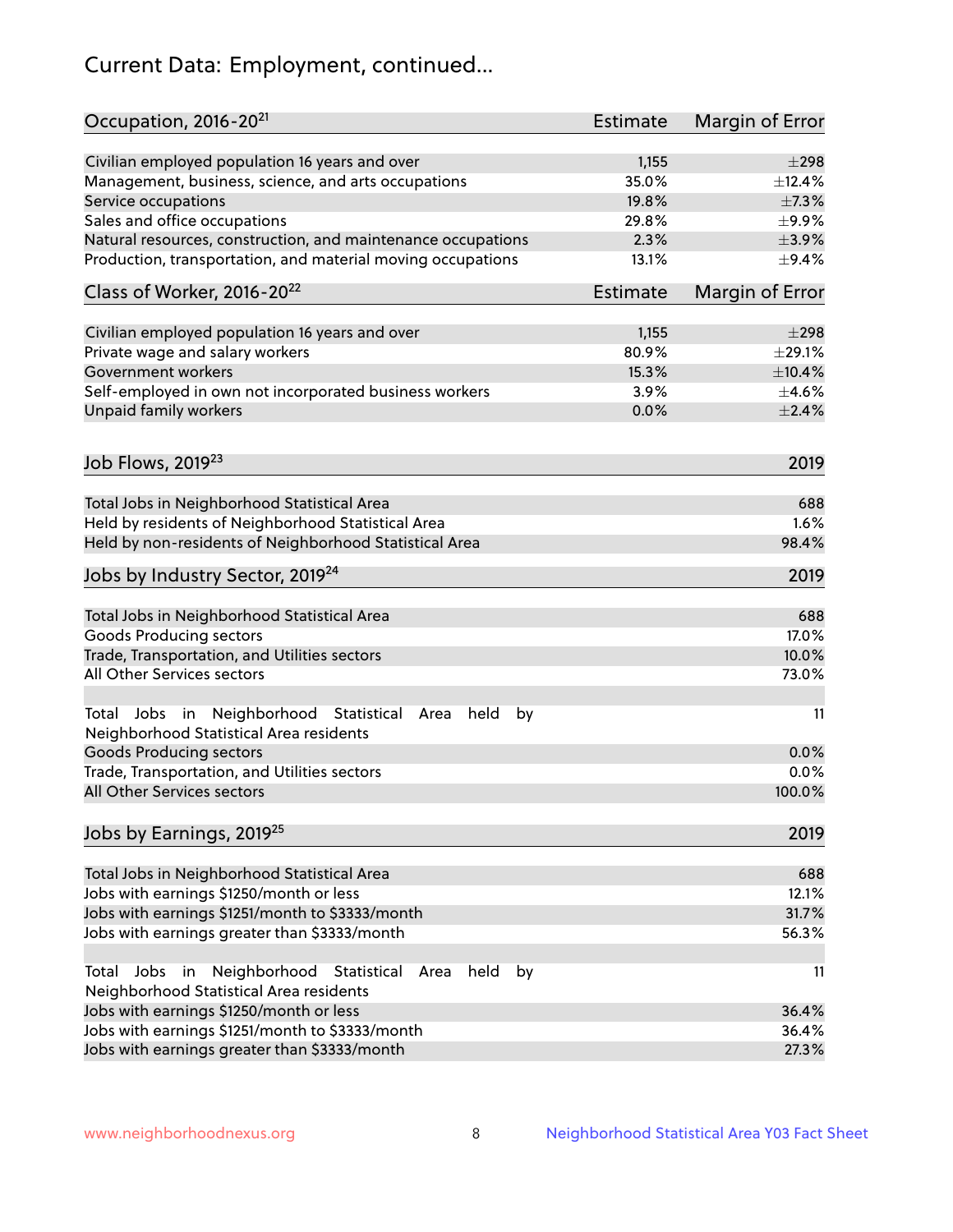# Current Data: Employment, continued...

| Jobs by Age of Worker, 2019 <sup>26</sup>                                                      | 2019  |
|------------------------------------------------------------------------------------------------|-------|
|                                                                                                |       |
| Total Jobs in Neighborhood Statistical Area                                                    | 688   |
| Jobs with workers age 29 or younger                                                            | 15.3% |
| Jobs with workers age 30 to 54                                                                 | 63.2% |
| Jobs with workers age 55 or older                                                              | 21.5% |
|                                                                                                |       |
| Total Jobs in Neighborhood Statistical Area held by<br>Neighborhood Statistical Area residents | 11    |
| Jobs with workers age 29 or younger                                                            | 63.6% |
| Jobs with workers age 30 to 54                                                                 | 27.3% |
| Jobs with workers age 55 or older                                                              | 9.1%  |

### Current Data: Education

| School Enrollment, 2016-20 <sup>27</sup>       | Estimate | Margin of Error |
|------------------------------------------------|----------|-----------------|
|                                                |          |                 |
| Population 3 years and over enrolled in school | 777      | $+221$          |
| Nursery school, preschool                      | 4.4%     | $+3.7%$         |
| Kindergarten                                   | 2.7%     | $\pm$ 7.1%      |
| Elementary school (grades 1-8)                 | 40.1%    | ±13.3%          |
| High school (grades 9-12)                      | 29.2%    | $\pm$ 17.1%     |
| College or graduate school                     | 23.5%    | $\pm$ 14.7%     |

| Educational Attainment, 2016-20 <sup>28</sup> | Estimate | Margin of Error |
|-----------------------------------------------|----------|-----------------|
|                                               |          |                 |
| Population 25 years and over                  | 1,840    | $\pm$ 369       |
| Less than 9th grade                           | 4.2%     | $\pm$ 4.0%      |
| 9th to 12th grade, no diploma                 | 9.8%     | $\pm$ 5.1%      |
| High school graduate (includes equivalency)   | 34.4%    | $\pm$ 9.1%      |
| Some college, no degree                       | 14.3%    | $\pm$ 6.0%      |
| Associate's degree                            | $11.0\%$ | $\pm$ 8.6%      |
| Bachelor's degree                             | 17.0%    | $\pm$ 5.8%      |
| Graduate or professional degree               | 9.3%     | $\pm$ 6.9%      |
|                                               |          |                 |
| Percent high school graduate or higher        | 86.0%    | $\pm$ 7.2%      |
| Percent bachelor's degree or higher           | 26.3%    | $\pm$ 8.3%      |
|                                               |          |                 |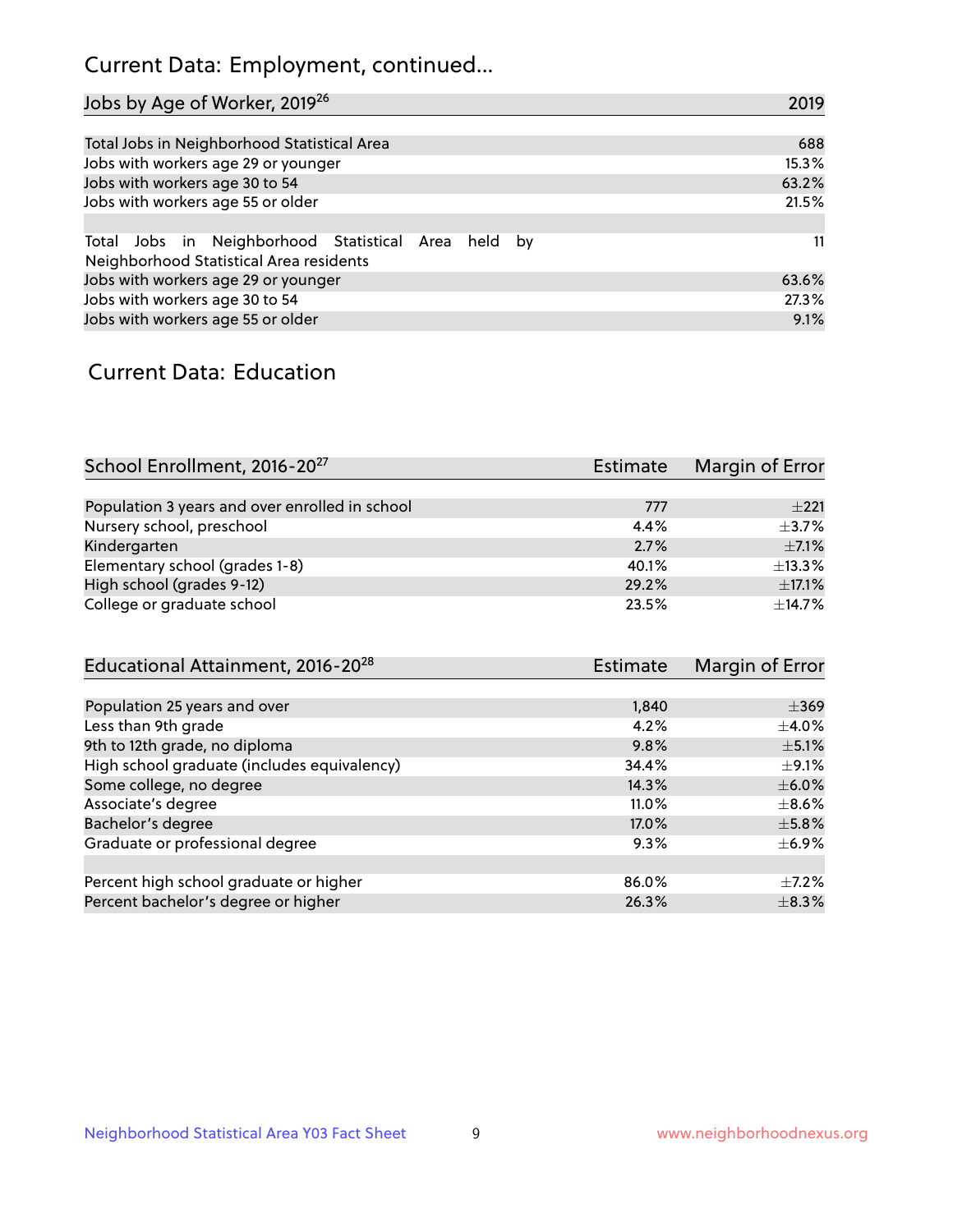# Current Data: Housing

| Households by Type, 2016-20 <sup>29</sup>            | <b>Estimate</b> | Margin of Error |
|------------------------------------------------------|-----------------|-----------------|
|                                                      |                 |                 |
| Total households                                     | 1,263           | $\pm$ 134       |
| Family households (families)                         | 42.2%           | ±11.8%          |
| With own children under 18 years                     | 23.7%           | $\pm 10.1\%$    |
| Married-couple family                                | 8.8%            | $\pm$ 6.6%      |
| With own children of the householder under 18 years  | 1.2%            | ±1.9%           |
| Male householder, no spouse present, family          | 1.4%            | $\pm 2.4\%$     |
| With own children of the householder under 18 years  | 0.9%            | $\pm 2.2\%$     |
| Female householder, no spouse present, family        | 32.0%           | ±10.6%          |
| With own children of the householder under 18 years  | 21.6%           | $\pm$ 9.7%      |
| Nonfamily households                                 | 57.8%           | ±10.3%          |
| Householder living alone                             | 51.1%           | ±9.9%           |
| 65 years and over                                    | 11.4%           | ±4.3%           |
|                                                      |                 |                 |
| Households with one or more people under 18 years    | 28.9%           | $\pm$ 10.0%     |
| Households with one or more people 65 years and over | 16.4%           | $\pm$ 5.4%      |
| Average household size                               | 2.05            | $\pm$ 0.28      |
| Average family size                                  | 3.09            | $\pm$ 0.30      |
| Housing Occupancy, 2016-20 <sup>30</sup>             | <b>Estimate</b> | Margin of Error |
|                                                      |                 |                 |
| Total housing units                                  | 1,507           | ±116            |
| Occupied housing units                               | 83.8%           | $\pm$ 6.1%      |
| Vacant housing units                                 | 16.2%           | ±6.3%           |
| Homeowner vacancy rate                               | 0.0             | $\pm$ 5.6       |
| Rental vacancy rate                                  | 7.8             | $+5.5$          |
| Units in Structure, 2016-20 <sup>31</sup>            | Estimate        | Margin of Error |
|                                                      |                 |                 |
| Total housing units                                  | 1,507           | ±116            |
| 1-unit, detached                                     | 26.2%           | $\pm$ 6.4%      |
| 1-unit, attached                                     | 3.7%            | $\pm 4.1\%$     |
| 2 units                                              | 1.1%            | $\pm 2.2\%$     |
| 3 or 4 units                                         | 1.5%            | $\pm 2.2\%$     |
| 5 to 9 units                                         | 19.5%           | $\pm$ 7.6%      |
| 10 to 19 units                                       | 16.9%           | $\pm$ 6.6%      |
| 20 or more units                                     | 29.3%           | $\pm$ 9.3%      |
| Mobile home                                          | 0.9%            | $\pm 2.0\%$     |
| Boat, RV, van, etc.                                  | 0.9%            | $\pm$ 1.8%      |
|                                                      |                 |                 |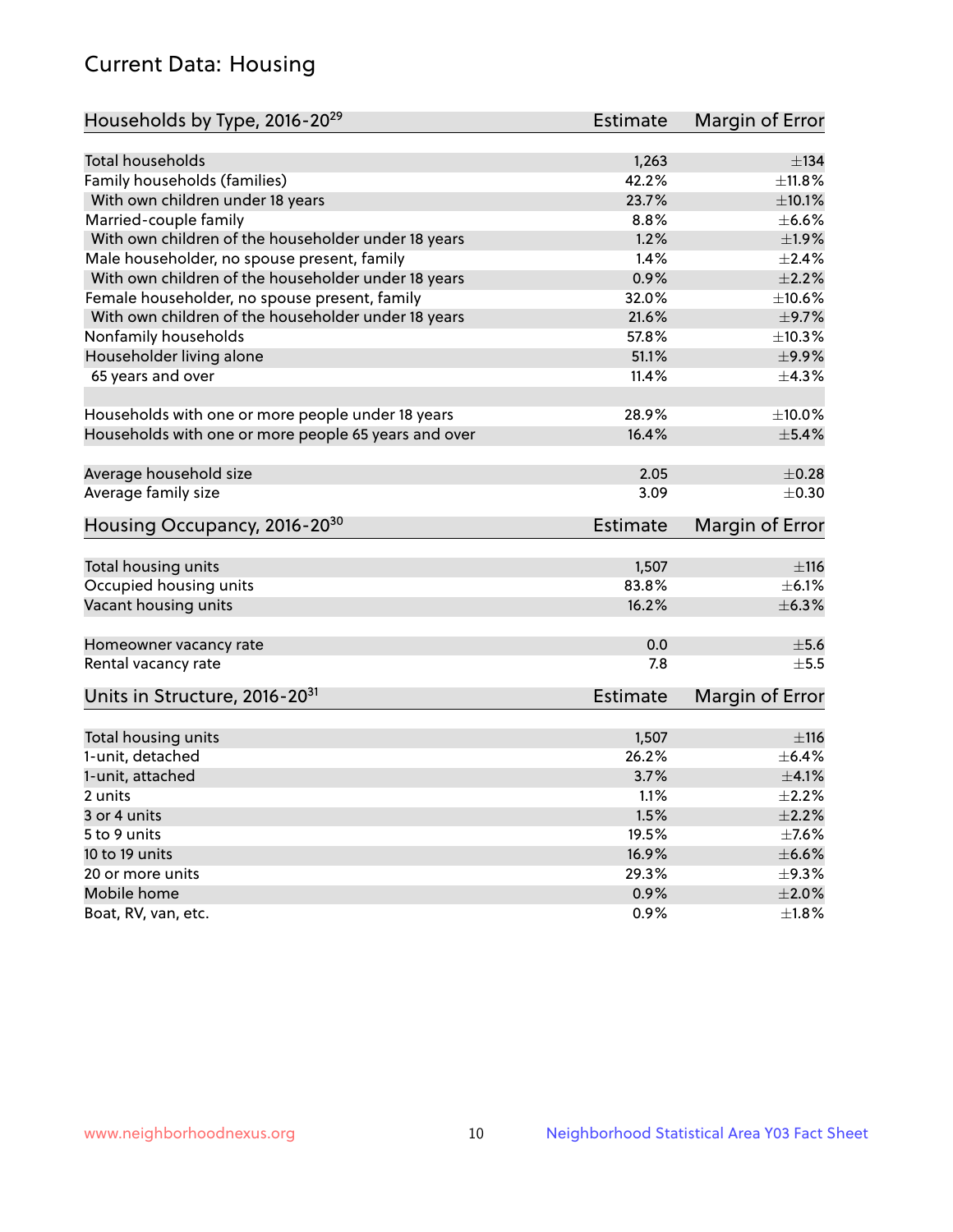# Current Data: Housing, continued...

| Year Structure Built, 2016-20 <sup>32</sup>    | Estimate        | Margin of Error |
|------------------------------------------------|-----------------|-----------------|
| Total housing units                            | 1,507           | ±116            |
| Built 2014 or later                            | 2.5%            | $\pm 2.5\%$     |
| Built 2010 to 2013                             | 1.1%            | ±1.9%           |
| Built 2000 to 2009                             | 53.4%           | ±10.7%          |
| Built 1990 to 1999                             | 17.9%           | $\pm$ 8.5%      |
| Built 1980 to 1989                             | 4.5%            | $\pm$ 4.0%      |
| Built 1970 to 1979                             | 5.2%            | ±5.7%           |
| Built 1960 to 1969                             | 3.1%            | $\pm 3.0\%$     |
| Built 1950 to 1959                             | 1.5%            | $\pm 2.1\%$     |
| Built 1940 to 1949                             | 3.6%            | $\pm$ 3.1%      |
| Built 1939 or earlier                          | 7.3%            | $\pm$ 4.2%      |
| Housing Tenure, 2016-2033                      | <b>Estimate</b> | Margin of Error |
| Occupied housing units                         | 1,263           | $\pm$ 134       |
| Owner-occupied                                 | 23.5%           | $\pm$ 8.7%      |
| Renter-occupied                                | 76.5%           | $\pm$ 4.5%      |
| Average household size of owner-occupied unit  | 2.53            | $\pm$ 0.73      |
| Average household size of renter-occupied unit | 1.90            | $\pm$ 0.29      |
| Residence 1 Year Ago, 2016-20 <sup>34</sup>    | Estimate        | Margin of Error |
| Population 1 year and over                     | 2,586           | $\pm$ 444       |
| Same house                                     | 79.3%           | ±11.7%          |
| Different house in the U.S.                    | 20.7%           | $\pm$ 8.3%      |
| Same county                                    | 12.6%           | $\pm$ 6.1%      |
| Different county                               | 8.1%            | $\pm$ 6.1%      |
| Same state                                     | 6.0%            | $\pm$ 5.9%      |
| Different state                                | 2.1%            | ±1.9%           |
| Abroad                                         | 0.0%            | ±0.8%           |
| Value of Housing Unit, 2016-20 <sup>35</sup>   | <b>Estimate</b> | Margin of Error |
| Owner-occupied units                           | 297             | $\pm$ 114       |
| Less than \$50,000                             | 0.6%            | $\pm$ 19.0%     |
| \$50,000 to \$99,999                           | 21.7%           | ±17.6%          |
| \$100,000 to \$149,999                         | 14.3%           | ±13.1%          |
| \$150,000 to \$199,999                         | 24.7%           | $\pm$ 15.3%     |
| \$200,000 to \$299,999                         | 19.1%           | ±19.8%          |
| \$300,000 to \$499,999                         | 19.6%           | $\pm 25.9\%$    |
| \$500,000 to \$999,999                         | 0.0%            | $\pm$ 9.5%      |
| \$1,000,000 or more                            | 0.0%            | ±11.7%          |
| Mortgage Status, 2016-20 <sup>36</sup>         | <b>Estimate</b> | Margin of Error |
| Owner-occupied units                           | 297             | ±114            |
| Housing units with a mortgage                  | 76.3%           | ±19.8%          |

Neighborhood Statistical Area Y03 Fact Sheet 11 11 www.neighborhoodnexus.org

Housing units without a mortgage  $\pm 16.3\%$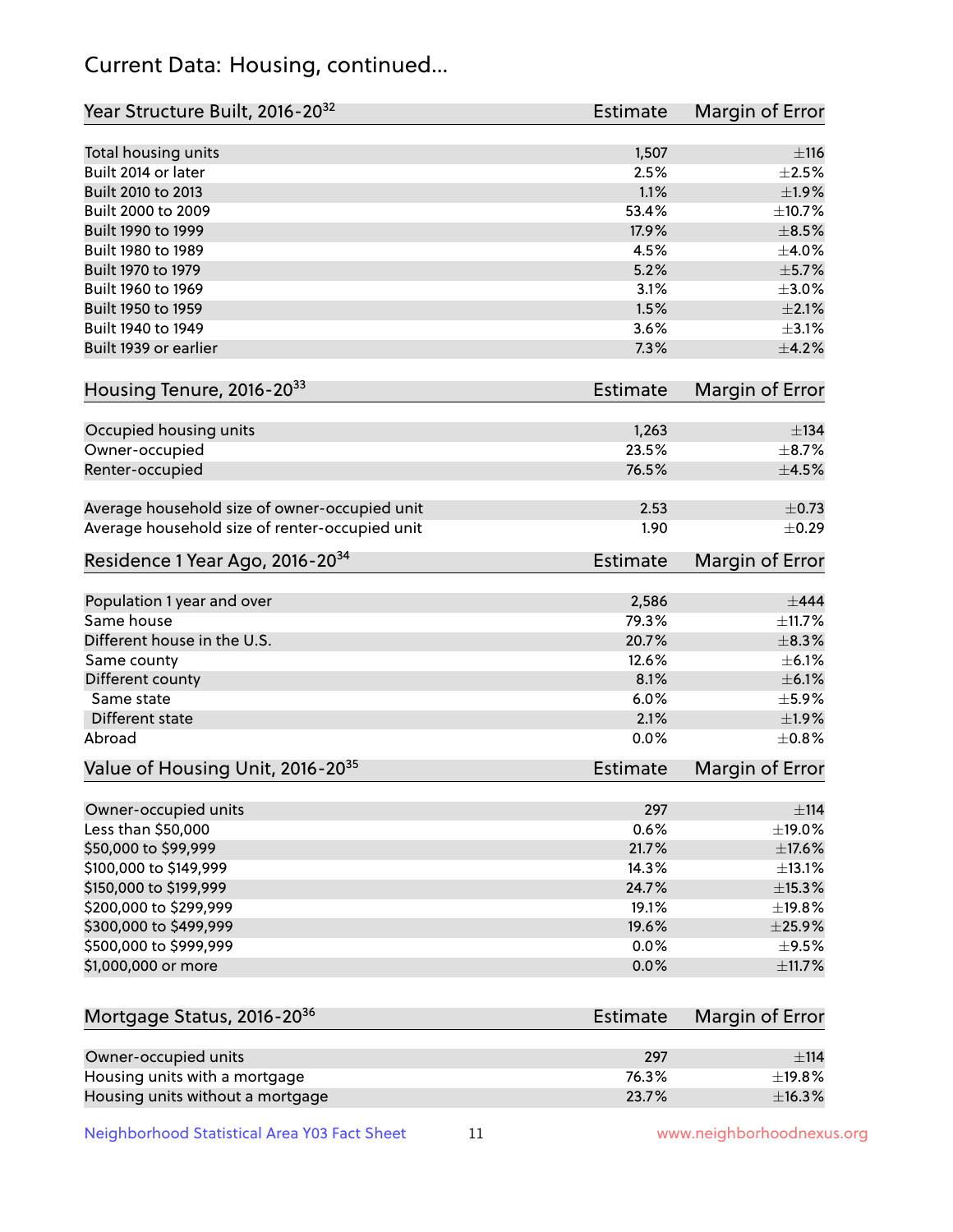# Current Data: Housing, continued...

| Selected Monthly Owner Costs, 2016-20 <sup>37</sup> | <b>Estimate</b> | Margin of Error |
|-----------------------------------------------------|-----------------|-----------------|
|                                                     |                 |                 |
| Housing units with a mortgage                       | 226             | $\pm 105$       |
| Less than \$300                                     | 0.0%            | ±12.5%          |
| \$300 to \$499                                      | 2.4%            | $\pm$ 14.0%     |
| \$500 to \$999                                      | 46.7%           | ±40.5%          |
| \$1,000 to \$1,499                                  | 32.4%           | $\pm$ 16.6%     |
| \$1,500 to \$1,999                                  | 15.4%           | ±11.7%          |
| \$2,000 to \$2,999                                  | 3.1%            | ±11.9%          |
| \$3,000 or more                                     | 0.0%            | ±15.3%          |
|                                                     |                 |                 |
| Median (dollars)                                    | \$1,017         | ±141            |
|                                                     |                 |                 |
| Housing units without a mortgage                    | 70              | $\pm$ 55        |
| Less than \$150                                     | 15.5%           | $\pm$ 35.3%     |
| \$150 to \$249                                      | 3.9%            | $\pm 40.5\%$    |
| \$250 to \$349                                      | 41.2%           | ±47.7%          |
| \$350 to \$499                                      | 9.1%            | ±38.0%          |
| \$500 to \$699                                      | 25.6%           | $\pm$ 61.6%     |
| \$700 or more                                       | 4.7%            | $\pm 85.8\%$    |
|                                                     |                 |                 |
| Median (dollars)                                    | \$287           | $\pm$ 126       |

| Selected Monthly Owner Costs as a Percentage of | <b>Estimate</b> | Margin of Error |
|-------------------------------------------------|-----------------|-----------------|
| Household Income, 2016-20 <sup>38</sup>         |                 |                 |
|                                                 |                 |                 |
| Housing units with a mortgage <sup>39</sup>     | 222             | $\pm$ 117       |
| Less than 20.0 percent                          | 69.8%           | $\pm$ 25.7%     |
| 20.0 to 24.9 percent                            | 1.1%            | $\pm$ 9.2%      |
| 25.0 to 29.9 percent                            | 10.6%           | $\pm$ 14.9%     |
| 30.0 to 34.9 percent                            | 3.3%            | $\pm$ 7.8%      |
| 35.0 percent or more                            | 15.1%           | $\pm$ 17.6%     |
|                                                 |                 |                 |
| Housing units without a mortgage <sup>40</sup>  | 70              | $\pm 77$        |
| Less than 10.0 percent                          | 52.8%           | $\pm$ 76.0%     |
| 10.0 to 14.9 percent                            | 5.5%            | $\pm 25.6\%$    |
| 15.0 to 19.9 percent                            | 7.1%            | $\pm$ 30.1%     |
| 20.0 to 24.9 percent                            | $0.0\%$         | $\pm 28.4\%$    |
| 25.0 to 29.9 percent                            | 4.7%            | ±29.9%          |
| 30.0 to 34.9 percent                            | $0.0\%$         | $\pm$ 28.4%     |
| 35.0 percent or more                            | 29.9%           | $\pm$ 65.0%     |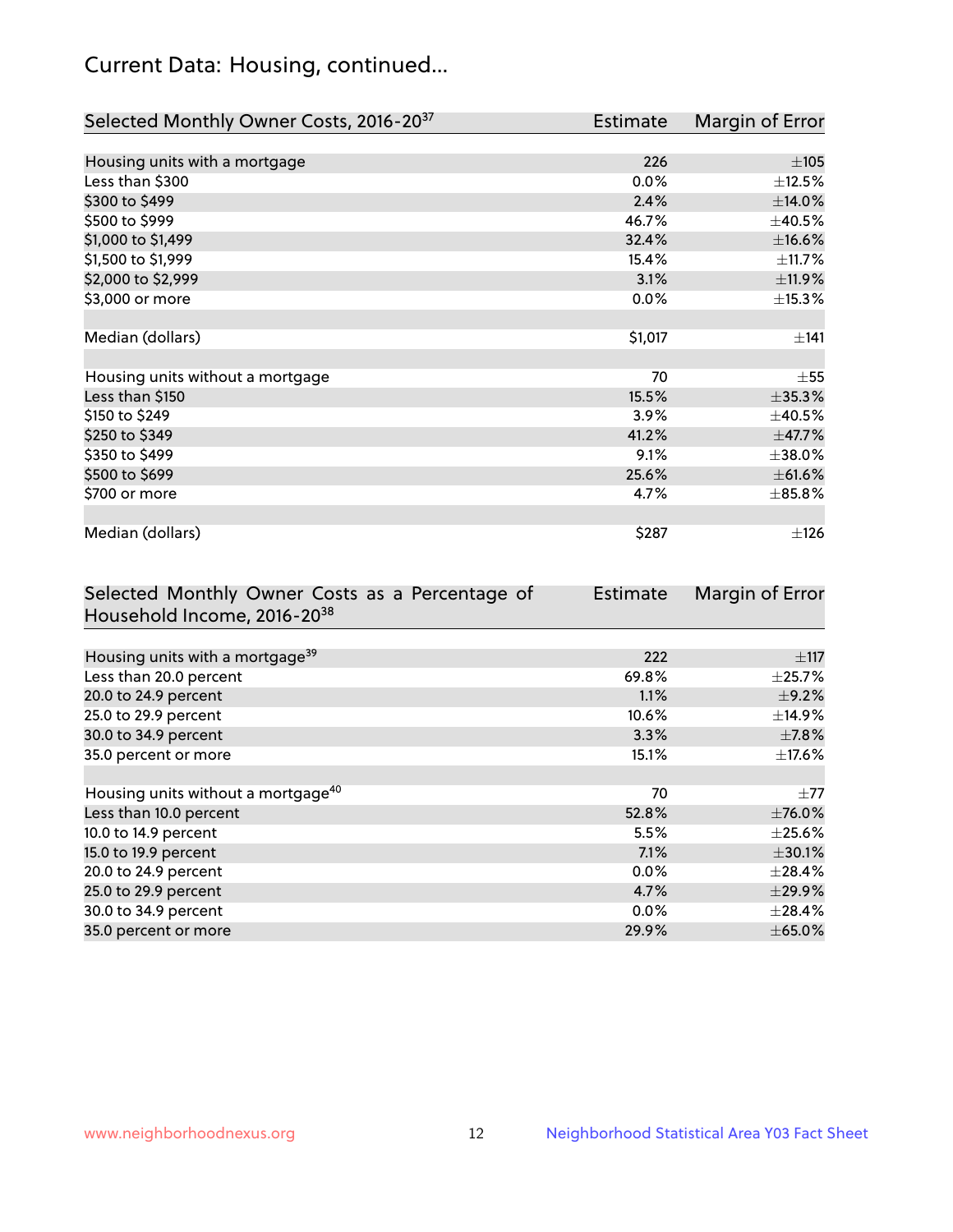# Current Data: Housing, continued...

| Gross Rent, 2016-20 <sup>41</sup>               | <b>Estimate</b> | Margin of Error |
|-------------------------------------------------|-----------------|-----------------|
|                                                 |                 |                 |
| Occupied units paying rent                      | 966             | $\pm$ 117       |
| Less than \$200                                 | 4.0%            | $\pm$ 4.6%      |
| \$200 to \$499                                  | 19.6%           | ±9.4%           |
| \$500 to \$749                                  | 12.0%           | $\pm$ 7.1%      |
| \$750 to \$999                                  | 38.2%           | ±17.3%          |
| \$1,000 to \$1,499                              | 23.0%           | ±10.2%          |
| \$1,500 to \$1,999                              | 1.9%            | $\pm$ 3.2%      |
| \$2,000 or more                                 | 1.3%            | $\pm 4.5\%$     |
| Median (dollars)                                | \$864           | $\pm$ 67        |
|                                                 |                 |                 |
| No rent paid                                    | 1               | ±16             |
|                                                 |                 |                 |
| Gross Rent as a Percentage of Household Income, | <b>Estimate</b> | Margin of Error |
| $2016 - 20^{42}$                                |                 |                 |
|                                                 |                 |                 |
| Occupied units paying rent <sup>43</sup>        | 952             | $\pm 230$       |
| Less than 15.0 percent                          | 15.6%           | ±11.3%          |
| 15.0 to 19.9 percent                            | 7.6%            | $\pm$ 5.4%      |
| 20.0 to 24.9 percent                            | 8.8%            | $\pm$ 4.9%      |
| 25.0 to 29.9 percent                            | 8.0%            | $\pm$ 5.5%      |
| 30.0 to 34.9 percent                            | 6.2%            | $\pm$ 4.3%      |
| 35.0 percent or more                            | 53.8%           | ±12.5%          |

# Current Data: Transportation

| Commuting to Work, 2016-20 <sup>44</sup>  | <b>Estimate</b> | Margin of Error |
|-------------------------------------------|-----------------|-----------------|
|                                           |                 |                 |
| Workers 16 years and over                 | 1,102           | $\pm 273$       |
| Car, truck, or van - drove alone          | 69.6%           | $\pm$ 3.8%      |
| Car, truck, or van - carpooled            | 8.3%            | $\pm$ 8.8%      |
| Public transportation (excluding taxicab) | 11.9%           | $\pm$ 8.6%      |
| Walked                                    | 0.5%            | $\pm1.6\%$      |
| Other means                               | 4.3%            | $\pm$ 5.6%      |
| Worked at home                            | 5.4%            | $\pm$ 5.1%      |
|                                           |                 |                 |
| Mean travel time to work (minutes)        | 14.6            | $\pm$ 4.3       |

| Access to a Vehicle, 2016-20 <sup>45</sup> | Estimate | Margin of Error |
|--------------------------------------------|----------|-----------------|
|                                            |          |                 |
| Occupied housing units                     | 1,263    | ±134            |
| No vehicles available                      | 23.4%    | $+9.3%$         |
| 1 vehicle available                        | 57.6%    | $\pm$ 10.4%     |
| 2 vehicles available                       | 16.2%    | $+8.8%$         |
| 3 or more vehicles available               | 2.8%     | $+4.5%$         |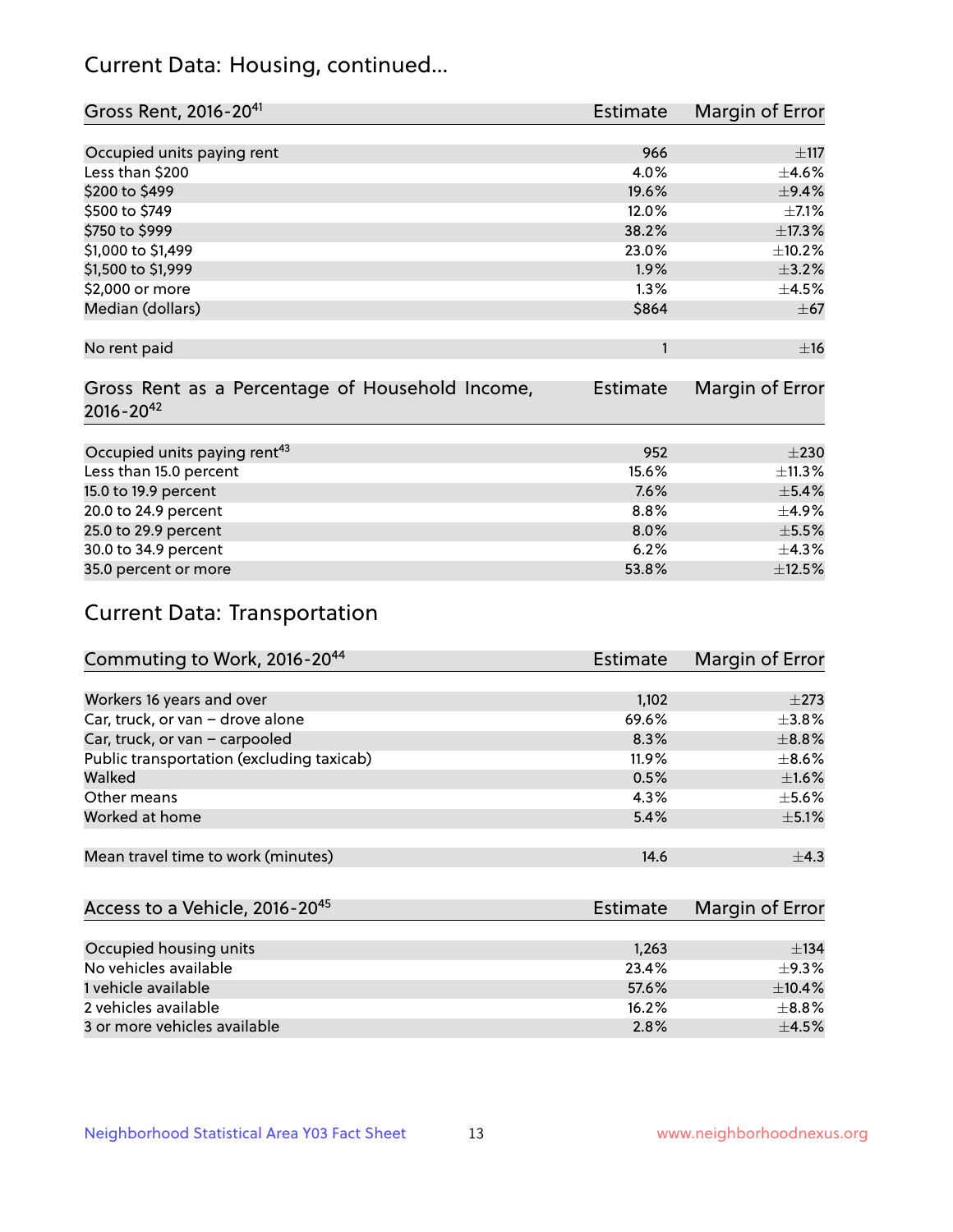# Current Data: Health

| Health Insurance coverage, 2016-2046                    | <b>Estimate</b> | Margin of Error |
|---------------------------------------------------------|-----------------|-----------------|
|                                                         |                 |                 |
| Civilian Noninstitutionalized Population                | 2,596           | $+444$          |
| With health insurance coverage                          | 89.4%           | $\pm$ 5.5%      |
| With private health insurance coverage                  | 55.2%           | $\pm$ 9.1%      |
| With public health coverage                             | 41.9%           | $\pm$ 8.4%      |
| No health insurance coverage                            | 10.6%           | $\pm$ 6.0%      |
| Civilian Noninstitutionalized Population Under 19 years | 656             | $\pm 656$       |
| No health insurance coverage                            | 8.2%            | ±15.8%          |
|                                                         |                 |                 |
| Civilian Noninstitutionalized Population 19 to 64 years | 1,704           | $\pm 366$       |
| In labor force:                                         | 1,321           | $\pm$ 370       |
| Employed:                                               | 1,146           | $\pm 285$       |
| With health insurance coverage                          | 90.6%           | $\pm$ 8.1%      |
| With private health insurance coverage                  | 78.3%           | $\pm$ 6.5%      |
| With public coverage                                    | 19.0%           | ±11.3%          |
| No health insurance coverage                            | 9.4%            | ±6.3%           |
|                                                         |                 |                 |
| Unemployed:                                             | 175             | $\pm 285$       |
| With health insurance coverage                          | 80.3%           | $+42.4%$        |
| With private health insurance coverage                  | 80.3%           | ±42.4%          |
| With public coverage                                    | 0.0%            | $\pm$ 11.4%     |
| No health insurance coverage                            | 19.7%           | ±27.8%          |
|                                                         |                 |                 |
| Not in labor force:                                     | 382             | $\pm$ 157       |
| With health insurance coverage                          | 80.1%           | $\pm$ 15.2%     |
| With private health insurance coverage                  | 44.4%           | $\pm 20.6\%$    |
| With public coverage                                    | 47.0%           | ±19.7%          |
| No health insurance coverage                            | 19.9%           | ±17.9%          |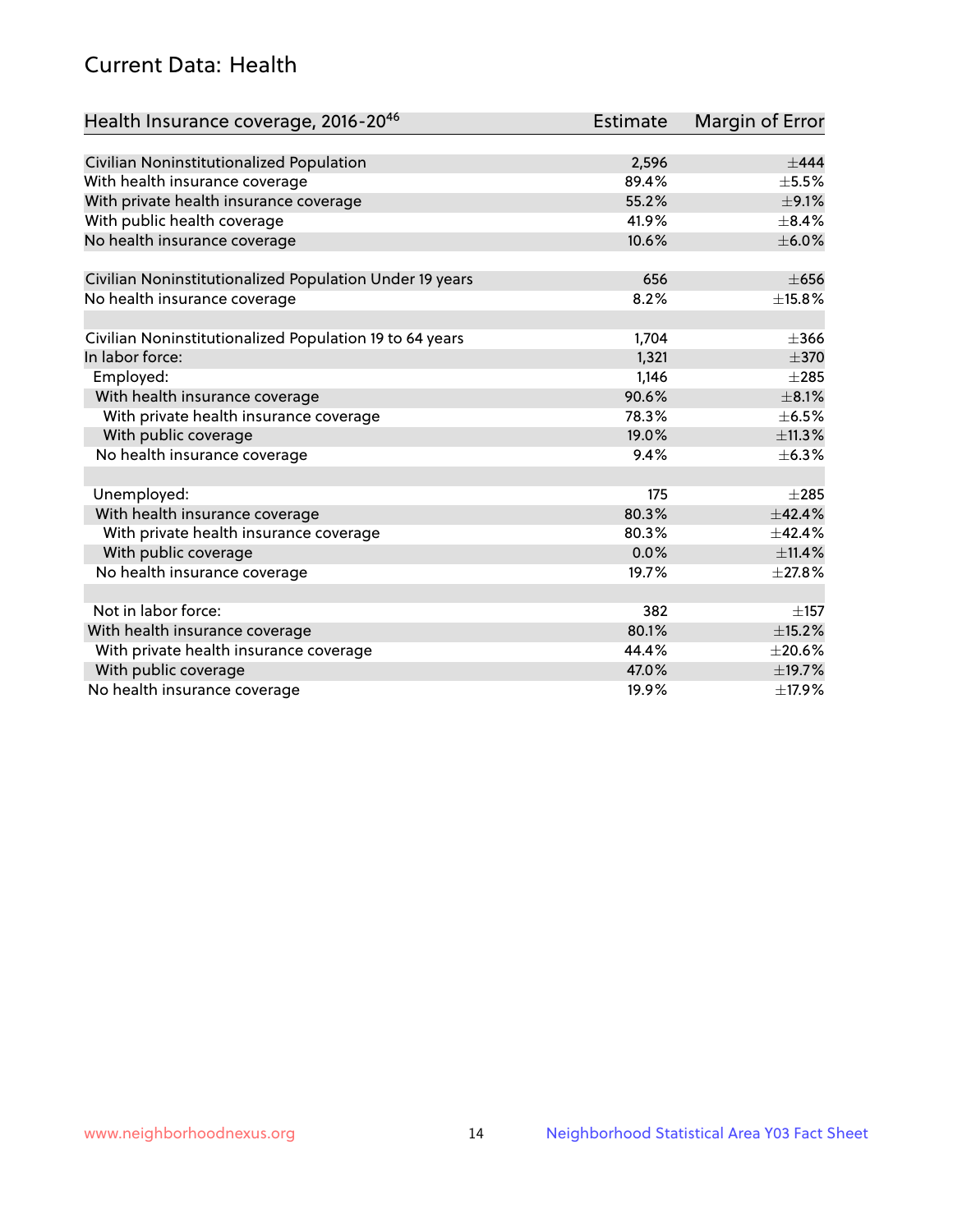#### Notes:

- 1. Source: U.S. Census Bureau, Decennial Census 2000, SF1 tables P8, P12; American Community Survey, tables B01001, B03002
- 2. This category includes Pacific Islanders, Native Americans and Alaska Natives, people who identify as some other race, and those who identify as bi/multi racial.
- 3. Source: U.S. Census Bureau, Decennial Census 2000, SF1 tables P15, P16, P18, P19; American Community Survey, tables B11001, B11005, B11003
- 4. Source: U.S. Census Bureau, Decennial Census 2000, SF3 table P37; American Community Survey, table B15002
- 5. Source: U.S. Census Bureau, Longitudinal Employer-Household Dynamics Residential Area Characteristics, Table JT01 (Primary Jobs); Workplace Area Characteristics, Table JT00 (All Jobs)
- 6. Source: U.S. Census Bureau, Decennial Census 2000, SF3 tables P52, P87; American Community Survey, tables B19001, B17001
- 7. Source: U.S. Census Bureau, Decennial Census 2000, SF1 tables H3, H4; American Community Survey, tables B25002, B25009
- 8. Source: U.S. Census Bureau, Decennial Census 2000, SF3 table H44; American Community Survey, tables B25044
- 9. Source: Atlanta Police Department, COBRA; U.S. Census Bureau, American Community Survey, table B01001
- 10. Source: U.S. Census Bureau, American Community Survey, table B01001
- 11. Source: U.S. Census Bureau, American Community Survey, table B03002
- 12. Source: U.S. Census Bureau, American Community Survey, table B05002
- 13. Source: U.S. Census Bureau, American Community Survey, table B05003
- 14. Source: U.S. Census Bureau, American Community Survey, tables B19001, B19025, B19051, B19061, B19055, B19065, B19059, B19069, B19056, B19066, B19057, B19067, B22001, B19101, B19127
- 15. Source: U.S. Census Bureau, American Community Survey, tables B19201, B19214, B20017, B19313
- 16. Source: U.S. Census Bureau, American Community Survey, table B17010
- 17. Source: U.S. Census Bureau, American Community Survey, tables B17001, B17006, B17021, B17007. Table totals may be lower than the total population, as they are based on the population for whom poverty status is determined.
- 18. Source: U.S. Census Bureau, American Community Survey, B17001H, B17001B, B17001D, B17001I. Table totals may be lower than the total population, as they are based on the population for whom poverty status is determined.
- 19. Source: U.S. Census Bureau, American Community Survey, tables B23001, B23008
- 20. Source: U.S. Census Bureau, American Community Survey, table C24030
- 21. Source: U.S. Census Bureau, American Community Survey, table C24010
- 22. Source: U.S. Census Bureau, American Community Survey, table B24080
- 23. Source: U.S. Census Bureau, Longitudinal Employer-Household Dynamics Origin-Destination Data, Tables JT00 Main and JT00 Aux
- 24. Source: U.S. Census Bureau, Longitudinal Employer-Household Dynamics Origin-Destination Data, Tables JT00 Main and JT00 Aux
- 25. Source: U.S. Census Bureau, Longitudinal Employer-Household Dynamics Origin-Destination Data, Tables JT00 Main and JT00 Aux
- 26. Source: U.S. Census Bureau, Longitudinal Employer-Household Dynamics Origin-Destination Data, Tables JT00 Main and JT00 Aux
- 27. Source: U.S. Census Bureau, American Community Survey, table B14001
- 28. Source: U.S. Census Bureau, American Community Survey, table B15002
- 29. Source: U.S. Census Bureau, American Community Survey, tables B11001, B11003, B11007, B11005, B09019
- 30. Source: U.S. Census Bureau, American Community Survey, tables B25002, B25003, B25004
- 31. Source: U.S. Census Bureau, American Community Survey, table B25024
- 32. Source: U.S. Census Bureau, American Community Survey, table B25034
- 33. Source: U.S. Census Bureau, American Community Survey, tables B25009, B25008, B25003
- 34. Source: U.S. Census Bureau, American Community Survey, table B07003
- 35. Source: U.S. Census Bureau, American Community Survey, table B25075. This value is self-reported and may differ from home values as determined by the County Tax Assessor.
- 36. Source: U.S. Census Bureau, American Community Survey, table B25081
- 37. Source: U.S. Census Bureau, American Community Survey, table B25087
- 38. Source: U.S. Census Bureau, American Community Survey, table B25091
- 39. Excludes units where Selected Monthly Owner Costs as a Percentage of Income cannot be computed.
- 40. Excludes units where Selected Monthly Owner Costs as a Percentage of Income cannot be computed.
- 41. Source: U.S. Census Bureau, American Community Survey, table B25063
- 42. Source: U.S. Census Bureau, American Community Survey, table B25070
- 43. Excludes units where Gross Rent as a Percentage of Income cannot be computed.
- 44. Source: U.S. Census Bureau, American Community Survey, tables B08101, B08013
- 45. Source: U.S. Census Bureau, American Community Survey, table B25044
- 46. Source: U.S. Census Bureau, American Community Survey, tables B18135, B27011

The dagger (†) symbol denotes values that cannot be computed.